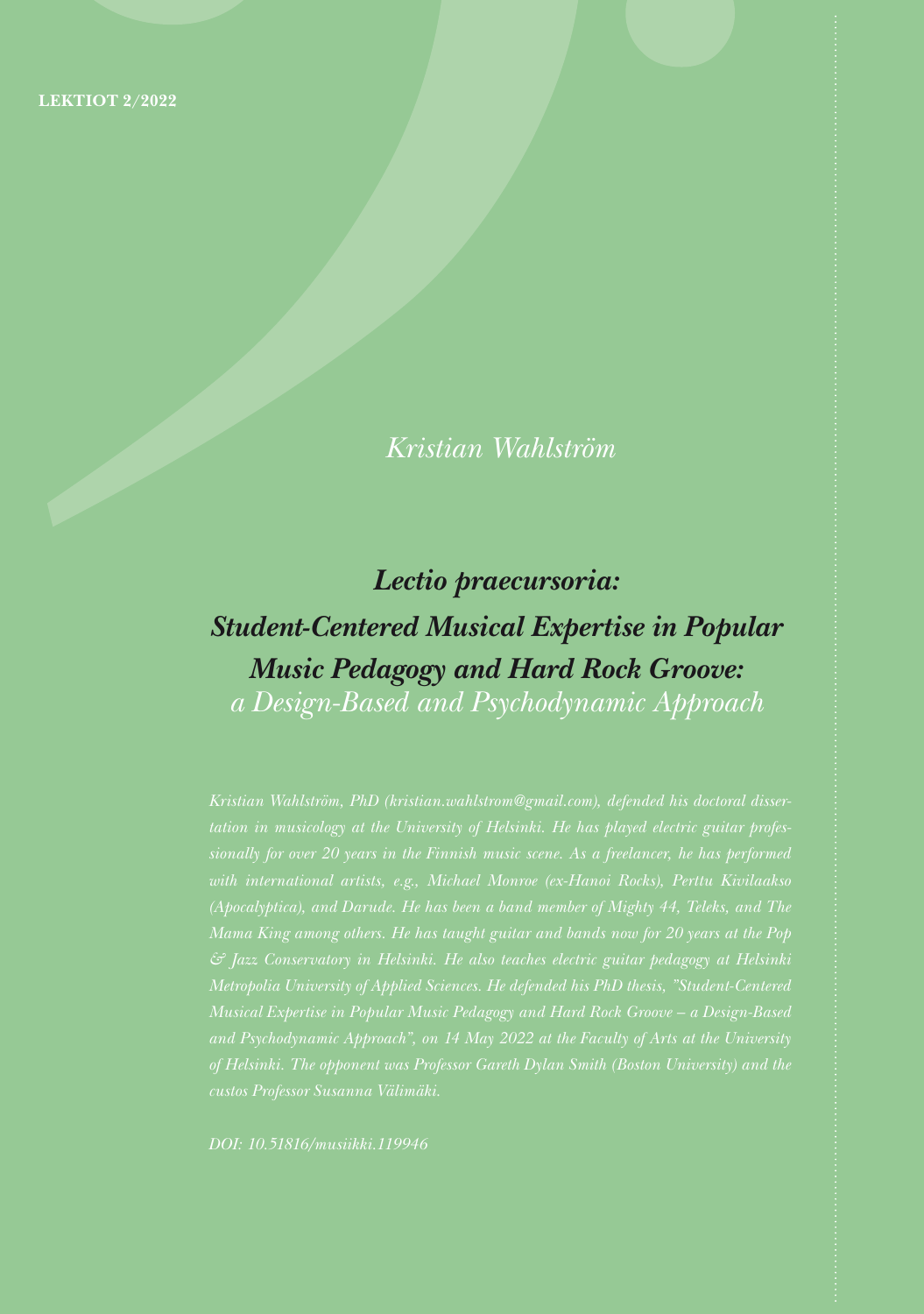### *Abstrakti*

*populaarimusiikin pedagogiikassa ja hard rockin groovessa: design-perustainen ja psykodynaaminen lähestymistapa*

Tämä lectio praecursoria pohjustaa musiikkitieteen alan väitöstutkimusta, joka käsittelee kirjoittajan kehittämää lähestymistapaa populaarimusiikin instrumenttiopetukseen. Kyseinen pedagoginen malli pyrkii asiantuntijuuden edut. Tämä monitieteinen tutkimus ensinnäkin syventää teoreettista ymmärrystä siitä, miksi opiskelijalähtöisyys on tarpeeltutkimuksen groove-ilmiöstä hard rock -musiikkigenressä. Aihetta ei ole aiemmin tutkittu. Pedagogisena tutkimusaineistona on noin 45 tuntia videoituja sähkökitaransoiton oppitunteja sekä opiskelijahaastatteluja. Groovea tutkitaan pääasiassa spektrianalyysin avulla analysoiden Tulokset osoittavat, että soitonopettajan pitkälle erikoistuneen ammattidagogiikkaan käytännössä. Näin tutkimus purkaa vastakkainasettelua mestari–kisälli-perinteen ja opiskelijalähtöisyyden välillä.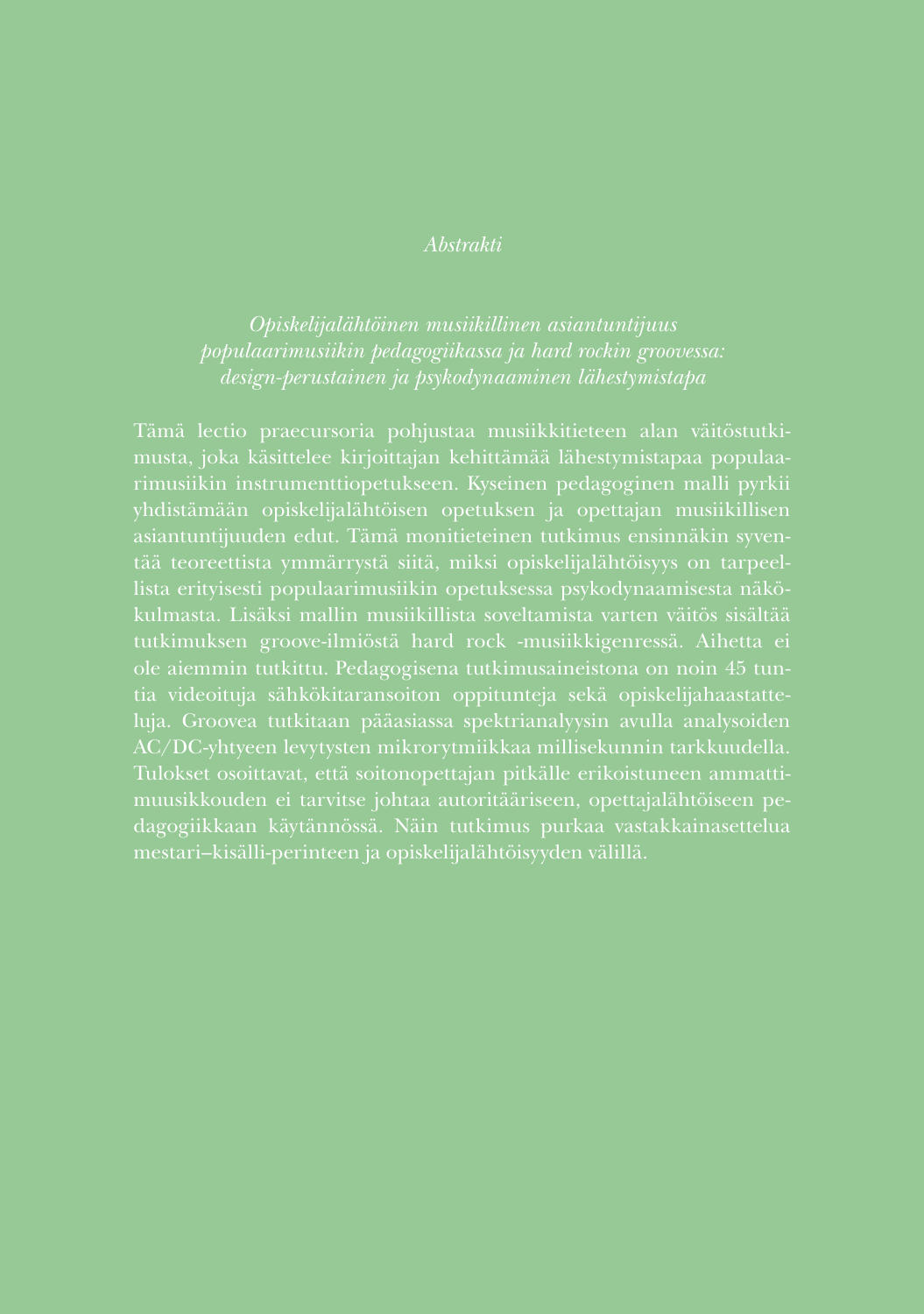## *Student-Centered Musical Expertise in Popular Music Pedagogy and Hard Rock Groove: a Design-Based and Psychodynamic Approach1*

Kristian Wahlström 

A common problem in the field of education is that student-centered pedagogy remains poorly actualized despite a widespread interest in utilizing it (EUA 2019). On the other hand, excessively teacher-directed education has sadly prevented many learners from discovering or demonstrating their musical abilities in the past (Green 2008, 13). Within popular music instrumental learning, the study that we discuss today suggests a solution to this problem. I explore a fresh approach to instrumental popular music pedagogy that aims to integrate the advantages of student-centeredness and pedagogues' musical expertise. To that end, I introduce the Student-Centered Musical Expertise (SCME) design. In contrast with many student-centered views, where the pedagogue only plays the role of a facilitator, this design emphasizes the pedagogue's role as a professional musician but also combines it with empathy by applying the students' favorite music as learning material. Furthermore, since it has been acknowledged that student-centeredness is a context-sensitive phenomenon (EUA 2019), a highly specific musical application is needed. At the same time, in music, I have been puzzled by the fact that the pedagogy of the musical phenomenon called groove has seen very little research. A common belief is that groove cannot be taught, that it is only a feel that you either have or you don't. Additionally, groove has not been studied academically in the genre hard rock. Therefore, for a practical and musically detailed implementation of my pedagogical design, I also present a thorough study on hard rock groove.

<sup>1</sup> Based on the lectio praecursoria presentation at the public defense of the doctoral dissertation in the University of Helsinki on May 14, 2022. The dissertation is openly available in Helda at: http://urn.fi/URN:ISBN:978-951-51-8048-3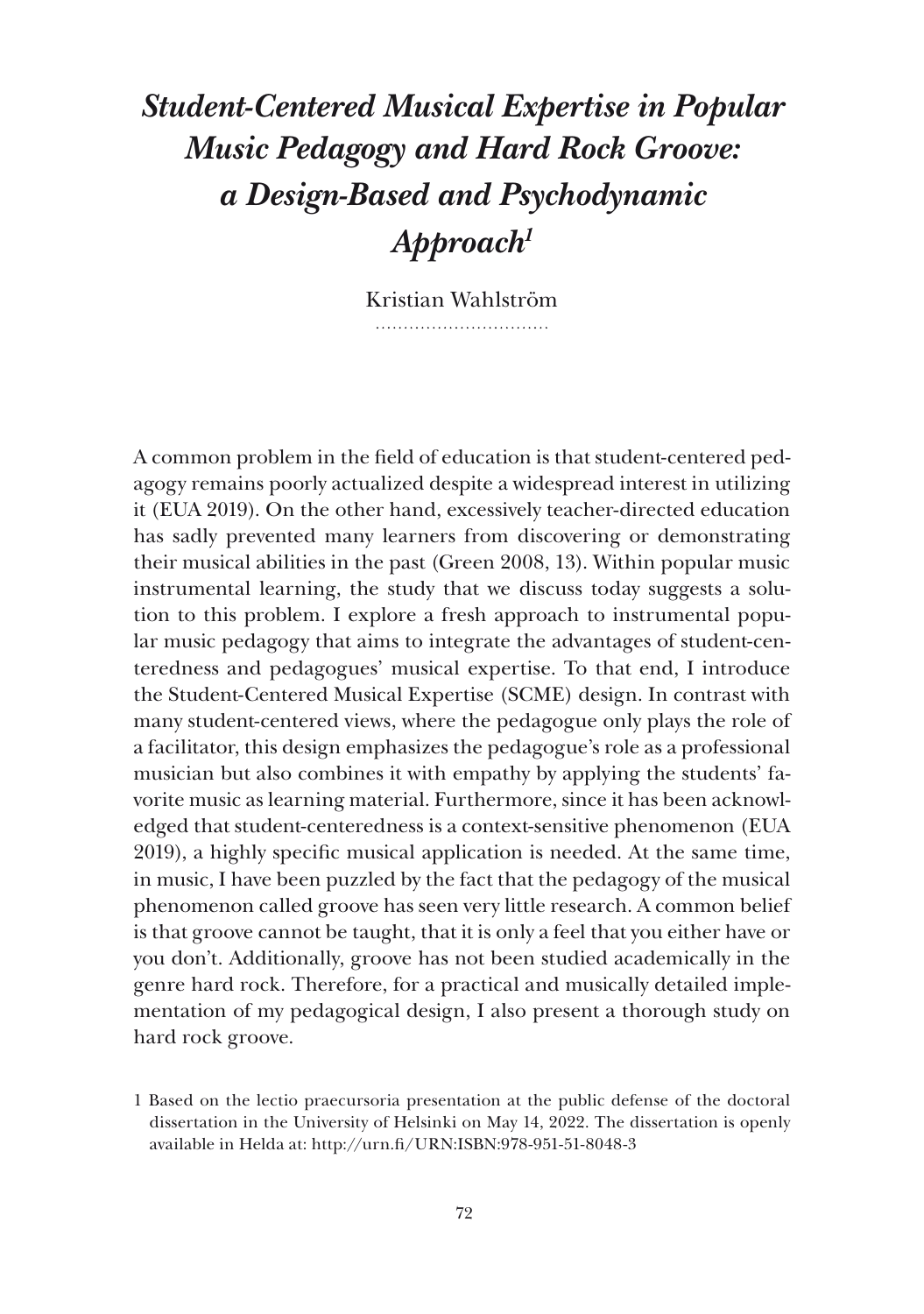This study is founded on Design-Based Research, however it is also a multi-disciplinary study that combines critical examinations of music analysis, music pedagogy, the learning sciences, and psychodynamic psychology. For an overview of this book, I take a brief look at these different layers in the following.

First, why is student-centeredness desired in popular music pedagogy in particular? It is typical for popular musicians to have a long-term history with personally favored music as a listener already before starting instrumental studies (see Green 2002). In addition to internalizing the sonic qualities of music, a person also ascribes emotional meanings to his or her favorite music through prolonged engagement with that music as a listener. Here, I see an important association with psychodynamic psychology, which emphasizes emotional and subliminal meanings, and personal history. Music therapeutical and music pedagogical applications of so-called object relations theories suggest that a person's relationship with music is subconsciously invested with the same psychic mechanisms as a person's emotional attachment to other human beings who are close and significant (see Kurkela 1993). This offers illumination on the profound emotional meaning of personally favored music. In the context of popular music pedagogy, I suggest that this perspective can deepen the theoretical understanding of why student-centeredness is beneficial. The most important theories that I applied in this study include Donald Winnicott's transitional object (Winnicott 2005 [1971]; see also Kurkela 1993) and true self (Winnicott 1965 [1960]; see also Kurkela 1993). According to psychodynamic views, these concepts are primordial elements of a person's mental health. They are crucial because they are formed already in early infancy, and importantly, they remain fundamental throughout life. These are the foundations of a person's sense of mental safety, integrity, creativity, and also, ability to enjoy cultural experience such as music. Therefore, personally favored music pieces that have a vivid connection to these mechanisms are profoundly important in maintaining an individual's psychic wellbeing and a meaningful life, as has been researched by Kari Kurkela (1993), for example.

Although this offers an understanding of the importance of studentselected repertoire, I argue that student-centered pedagogy simply is not enough in the entire pedagogical setting. In essence, a pedagogue is a professional musician who has valuable insight into his or her own specialty, as well as the music tradition overall, which should not be bypassed even if student-centeredness is employed.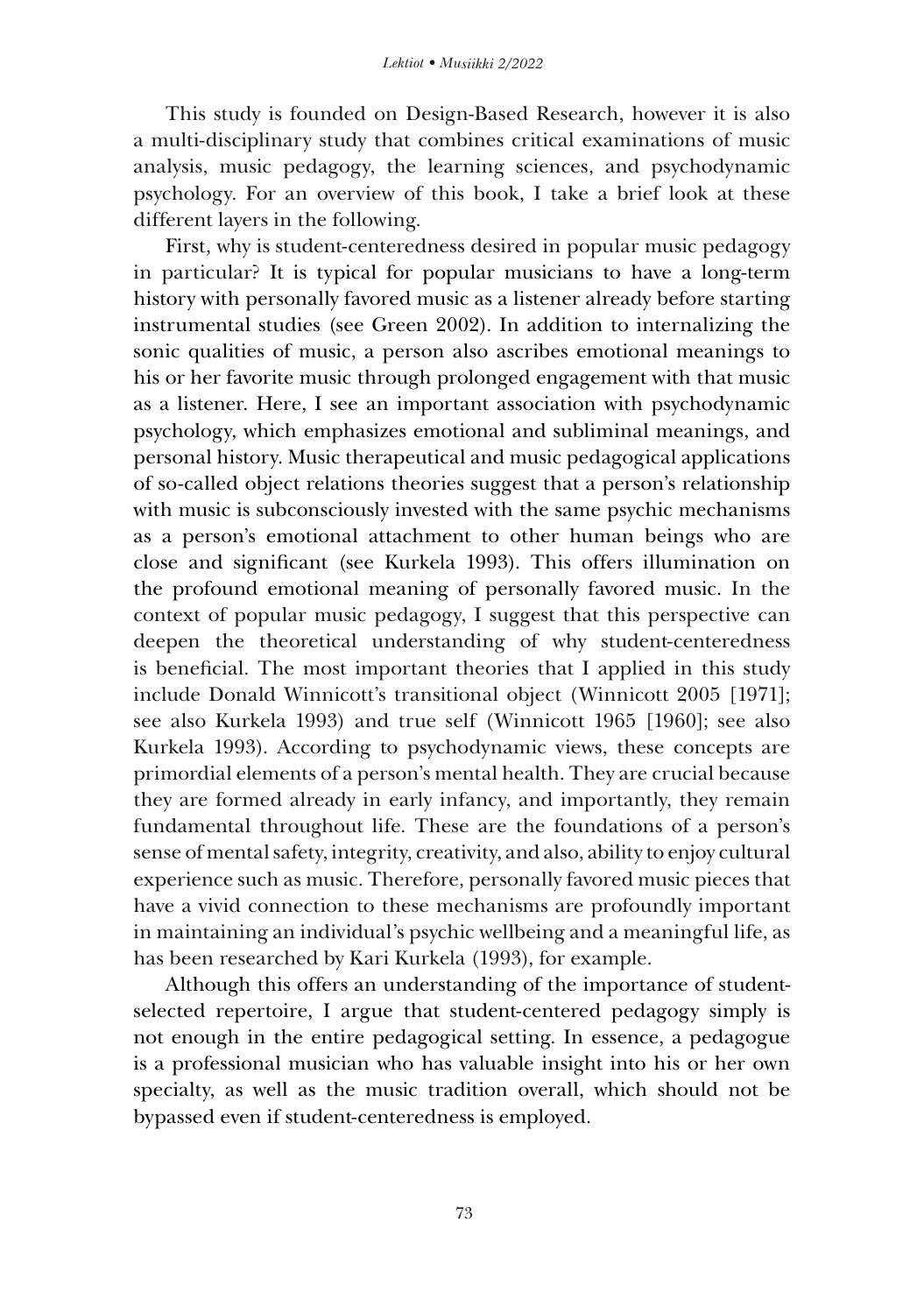This leads me to the practical aspect. With my pedagogical design, I aim for a pedagogy that at the same time develops ambitious musical outcomes *and* promotes a good relationship with music. As I emphasize the pedagogue's musical expertise, I aim to retain certain features of the master-apprentice tradition of learning, although it has been criticized starkly in pedagogical research. However, I specifically suggest that, instead of being authoritarian, the pedagogue applies his or her musical expertise to processing student-selected repertoire and, for example, designing personalized exercises. For this, a pedagogue needs extensive ability in music analysis and rapid transcription skills. Since maximal specificity in research on student-centeredness is desirable (see Hoidn 2017; EUA 2019), I further elaborate the Student-Centered Musical Expertise (SCME) design into three practical configurations. They concretize in different ways how students' favorite music can be utilized in order to learn applicable musical concepts (e.g., scales, chords, technical skills). These configurations are depicted in Figure 1. I call them A) Inductive (bottom-up), B) Deductive (top-down), and C) Relative Student-Centered Musical Expertise. In this study, I explore the utilization of all three configurations.



*Figure 1. Practical configurations of Student-Centered Musical Expertise (SCME). A) Inductive, B) Deductive, and C) Relative SCME. Figure: Kristian Wahlström.*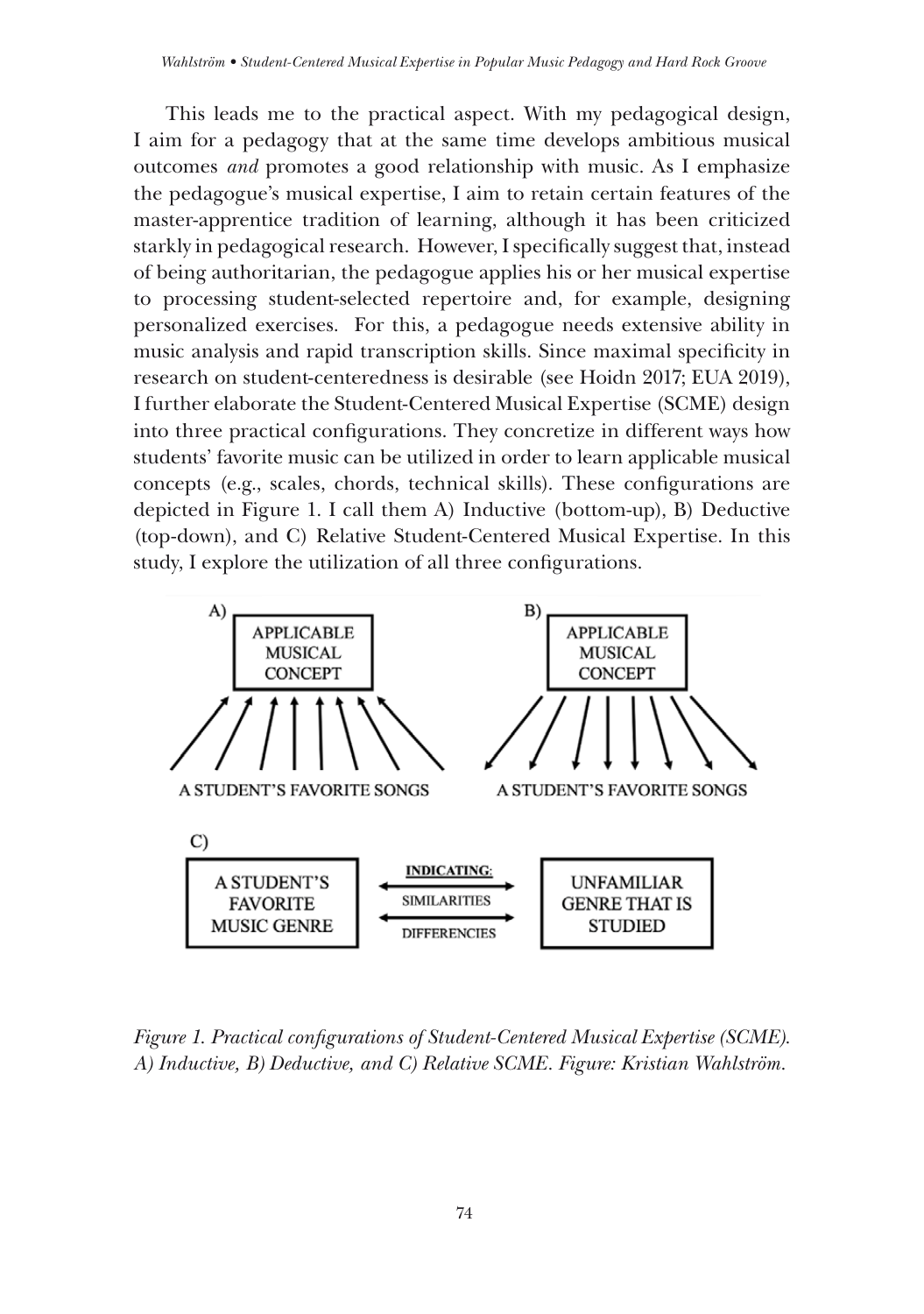The pedagogical aim of my design is to establish the following phenomena as the three leading forces of the learning process. These theoretical concepts appear at the bottom of Figure 2: firstly, Edward Deci's (1975) intrinsic motivation; secondly, Winnicott's true self (1965 [1960]), and thirdly, audiation (see Gordon 1985; Elliott 1995, 228; Elliott & Silverman 2015, 350–351) which enables a learner to hear the music internally. I term their close connection the *Intrinsic Triumvirate of Learning Music*.



*Figure 2. Central concepts behind the SCME approach. The pedagogical goal of the SCME approach is ultimately summarized as the Intrinsic Triumvirate of Learning Music. Figure: Kristian Wahlström.*

What can this be used for? I move on to my aim for a musically detailed implementation and present my in-depth analysis of hard rock groove. The musical phenomenon called "groove" has been defined as rhythmic intensity that induces forward motion (Butterfield 2010), encourages physical involvement (Madison 2006), and involves a sensation of pleasure (Danielsen 2006). I explored groove in the genre hard rock mainly through spectral analysis of recordings of the band AC/DC. I researched the recordings to the millisecond. This illuminated musical aspects that have been previously considered somewhat mysterious. As the central components of groove, I focus on timing, dynamics, phrasing, time-feels,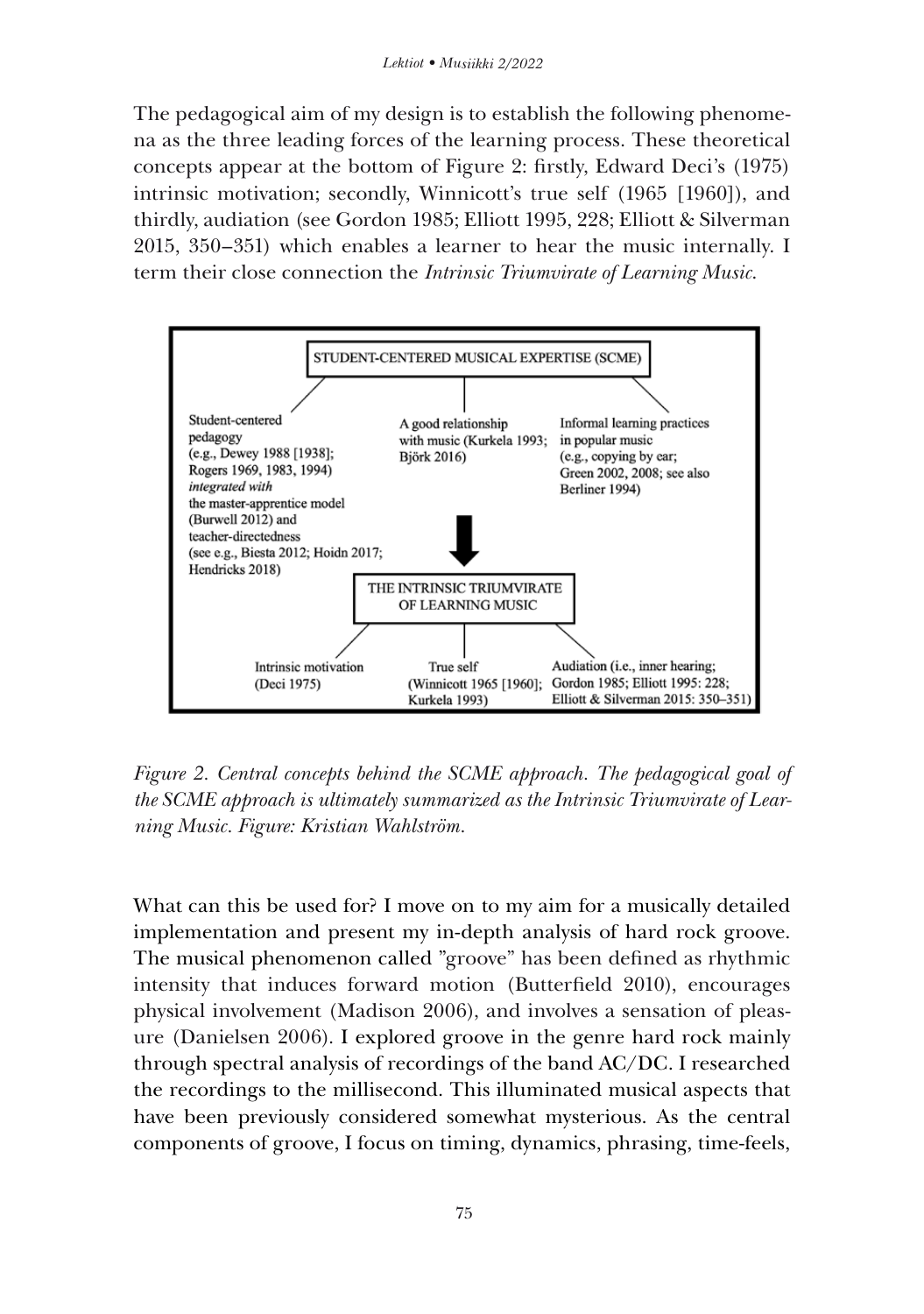and interplay. I am particularly interested in phrasing that is in-between even phrasing and swing phrasing (cf. Figure 3).



*Figure 3. Phrasing: even (above) and swing (below). In this study, phrasing that essentially appears in-between these theoretical extremes is termed Moderate Swing Phrasing, and in its most subtle forms, Implied Moderate Swing Phrasing. Abbreviations; SPS: Swing Percentage Split (Wahlström 2022) and BUR: Beat-Upbeat Ratio (Benadon 2006). Figure: Kristian Wahlström.*

Spectral analysis of recordings confirmed an assumption that stemmed from my long experience as a performer. Namely, my main finding is that an essential characteristic of hard rock groove is a phrasing of eighth notes that is almost imperceptibly swinging – although it appears to be even. In other words, what has previously been considered even phrasing is actually not even on closer inspection. I term this effect *Implied Moderate Swing Phrasing*. You will hear and see samples of this shortly. Moreover, this phrasing is often contrasted with rushing, anticipated upbeats. Together, these contrasting micro-rhythmic features induce tension and release, which in turn promotes forward motion musically. Implied Moderate Swing Phrasing creates a loose effect, while strictly even phrasing produces a stiff impression. This analysis offers illumination on the performance of *different* grooves. I researched these distinctive nuances by comparing two versions of AC/DC's song "Hell Ain't a Bad Place to Be". The original studio version is on the album *Let There Be Rock* (1977), and the live recording is on the live album *If You Want Blood...You've Got it*  (1978). I have played these two versions repeatedly to colleagues in music and to students of all levels throughout the last ten years or more. Frequently, the listeners describe the studio version as stiff and the live version as lively, forward-propelling, danceable, and loose, in comparison.

Listen to the stiff studio version at [01:37–01:53], *without* Implied Moderate Swing Phrasing.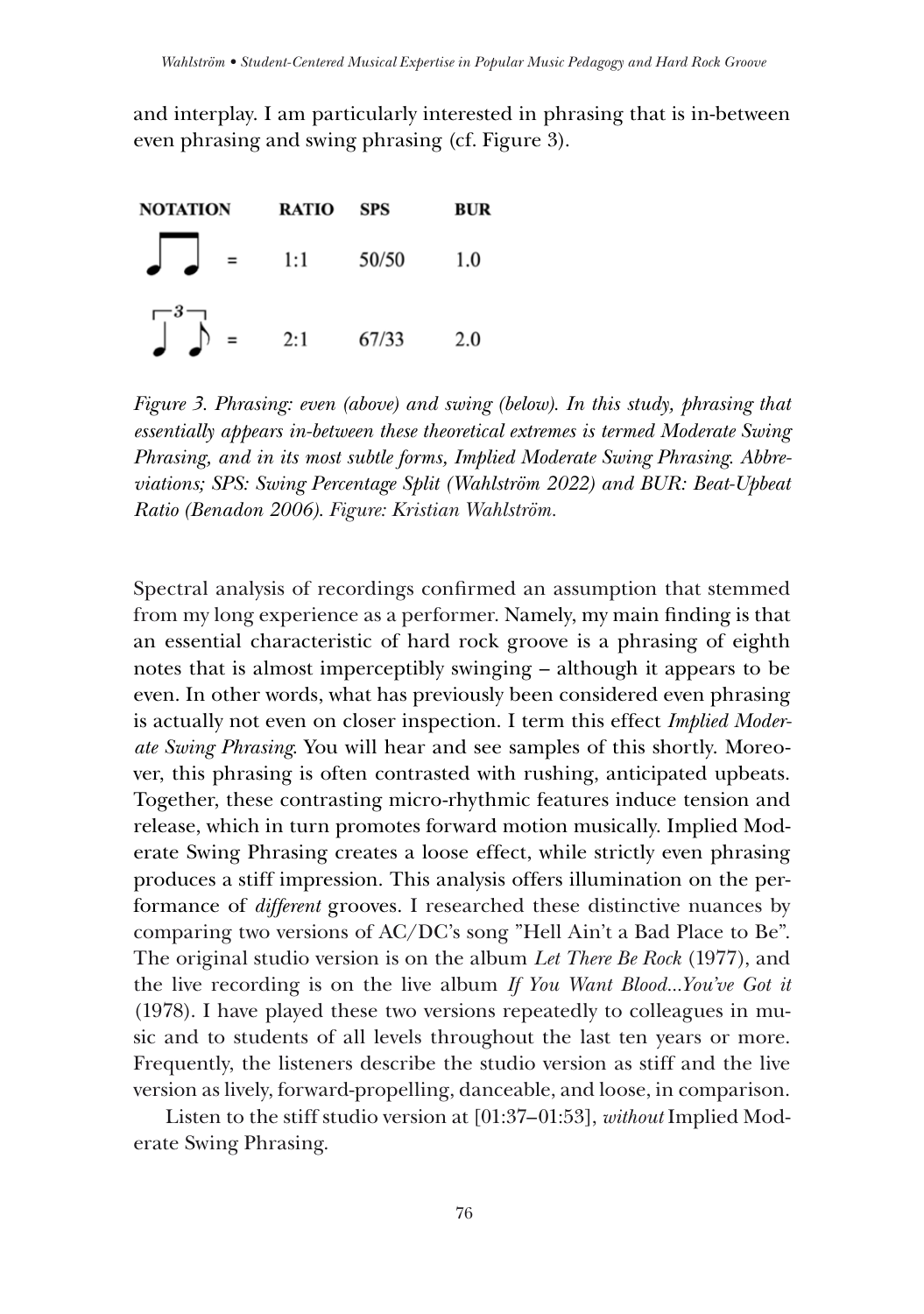Then, listen to the forward propelling and loose live version at [01:34– 01:49], *with* Implied Moderate Swing Phrasing.

Below, Figure 4 shows spectrograms of AC/DC's rhythm guitar player Malcolm Young's performances in "Hell Ain't a Bad Place to Be". The studio version is above the standard notation and the live version is below the staff. The light grey areas depict the sounding tones, the black areas indicate silence. The narrow vertical lines form a theoretical grid referring to even phrasing. The circled note durations in the studio version are within the grid, thus depicting even phrasing. In contrast, in the live version they exceed the grid, which implies swing phrasing. The lowest part in this figure zooms in on the live version, highlighting extended downbeat eighth notes  $(1<sup>st</sup>, 3<sup>rd</sup>, and 4<sup>th</sup> circles from the left). This suggests that Malcolm Young ma$ nipulates the note durations and thus constitutes an *illusion* of a Moderate Swing Phrasing in the live version and, in contrast, an even phrasing in the studio version. Additionally, you can see an anticipated upbeat eighth note (2<sup>nd</sup> circle from the left), which contributes to creating the micro-rhythmical tension and release that I mentioned earlier. These alternative ways of performing offer an artistic means of creating different grooves.



*Figure 4. Spectrograms of Malcolm Young's rhythm guitar performances in AC/ DC's "Hell Ain't a Bad Place to Be", studio version [01:37–01:53] (above the staff) and live version [01:34–01:49] (below the staff), visible area: 1378–5512 Hz. Figure: Kristian Wahlström.*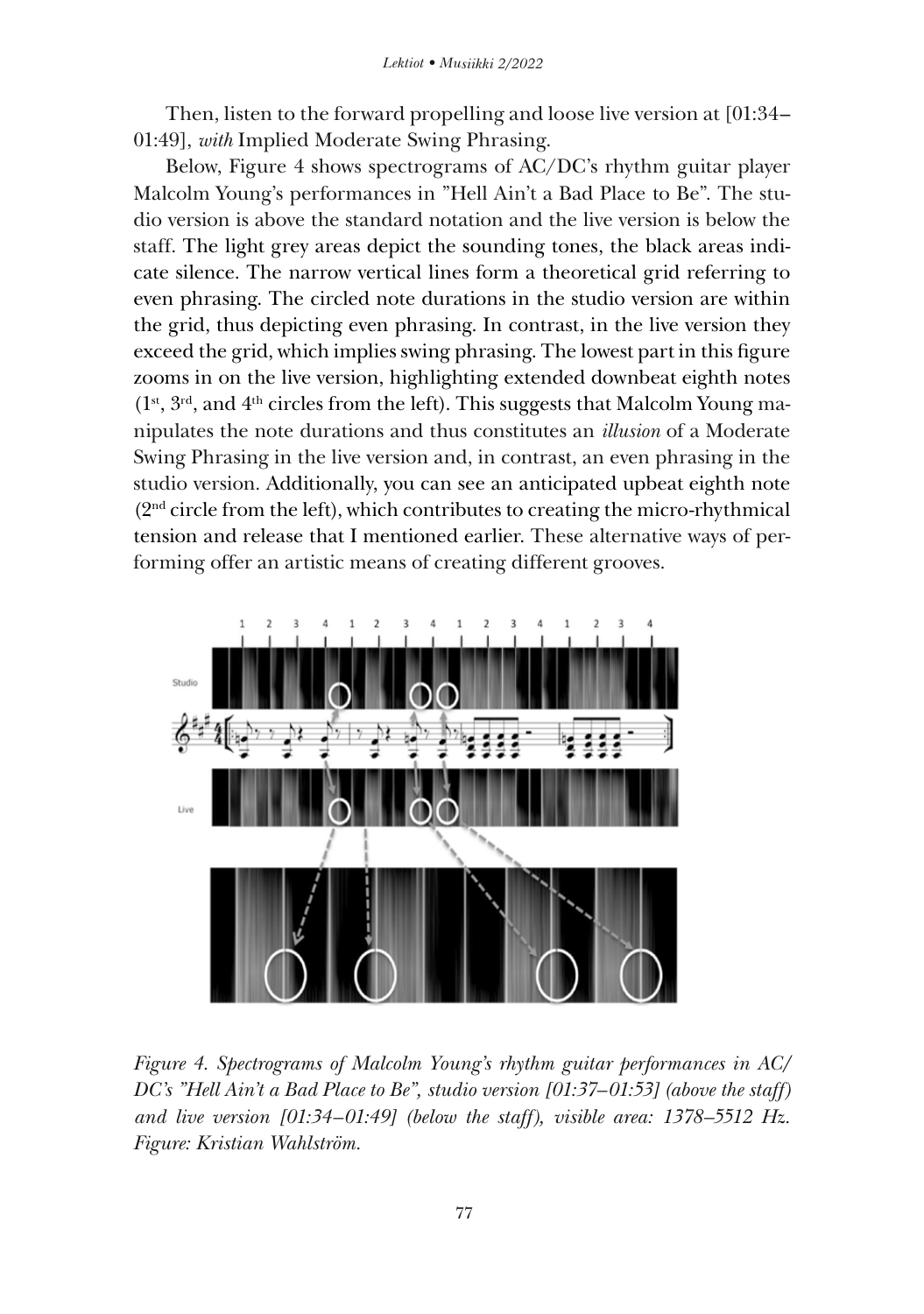Now you might ask: "So what?". Well, my point is that since groove can be analyzed, it can indeed be practiced, and therefore it can also be taught. Consequently, I studied how exacting groove skills can be taught in a student-centered way. This leads me to the core of my study, the utilization of my pedagogical design in practice.

To scrutinize the utilization of my pedagogical design, I explored the individual studies of nine of my electric guitar students at the Helsinki Pop & Jazz Conservatory. I video-documented their weekly lessons for a semester of three months. To access the students' experiences of their learning with the Student-Centered Musical Expertise approach, I employed the Video-Stimulated Recall interviewing method. This means that the students watched excerpts of their own lessons and commented on them. In other words, the students who participated in this study engaged in an analysis of their own learning. I made audio recordings of my semi-structured interviews with each individual student. We studied groove with five students. With the four other participants, we concentrated on other musical focuses. In total, I documented 65 lessons, which comprise approximately 45 hours of video-material.

The results of this study suggest that the Student-Centered Musical Expertise approach succeeds in integrating the advantages of student-centered pedagogy and a pedagogue's musical expertise. An essential tool in actualizing this integration was musical exercises that are on the one hand specific enough to be musically effective, and on the other hand open enough to be applicable to various student-selected repertoires. I give a few examples in the following. In Figure 5 (see below), from the top: first is depicted the widely known exercise of practicing with the metronome on beats two and four in a 4/4 time signature. Second, a more challenging timing exercise is having the click only on beat four. Third, practicing mid-tempo songs at very slow tempos (i.e., 40 bpm) is often an especially demanding exercise even for experienced professional performers.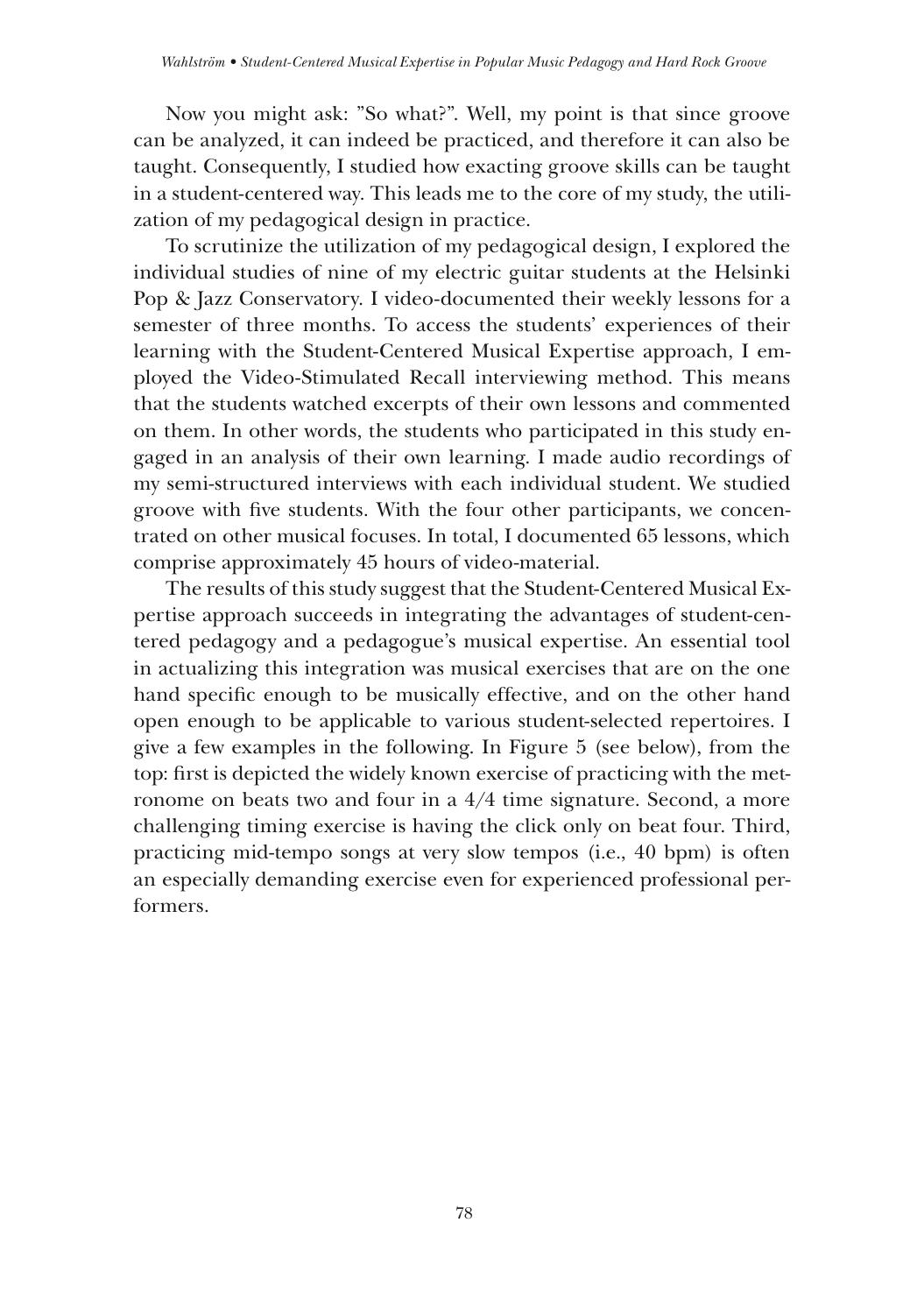

*Figure 5. Three established timing exercises. The rhythm guitar part exemplified here is from AC/DC's "It's a Long Way to the Top (If You Wanna Rock 'N' Roll)" (1976). In this study, these exercises were applied to student-selected repertoire. Figure: Kristian Wahlström.*

For a pedagogical implementation of my main musicological finding, Implied Moderate Swing Phrasing, I developed a systematic phrasing exercise (see Figure 6, see below). Phrasing that is in-between even and swing is much more obvious in the  $16<sup>th</sup>$  notes in funk than it is in rock. Therefore, the idea that I presented is that the students also practiced rock riffs first over a funky drumbeat that employed a half-time feel (see top segment of Figure 6). The students practiced an even, then clearly swinging, and finally moderately swinging phrasing. Then, we applied moderately swinging phrasing over the original rock drumbeat without a half-time feel (see middle and bottom segments of Figure 6). Through this exercise, we were able to transfer a nuance of the rather obvious swing from 16th notes in funk to the considerably more subtle swing of eighth notes in rock. As a result, the students did learn to perform Implied Moderate Swing Phrasing and their groove improved considerably. Most importantly, *we applied all the above exercises to songs that the students chose themselves from*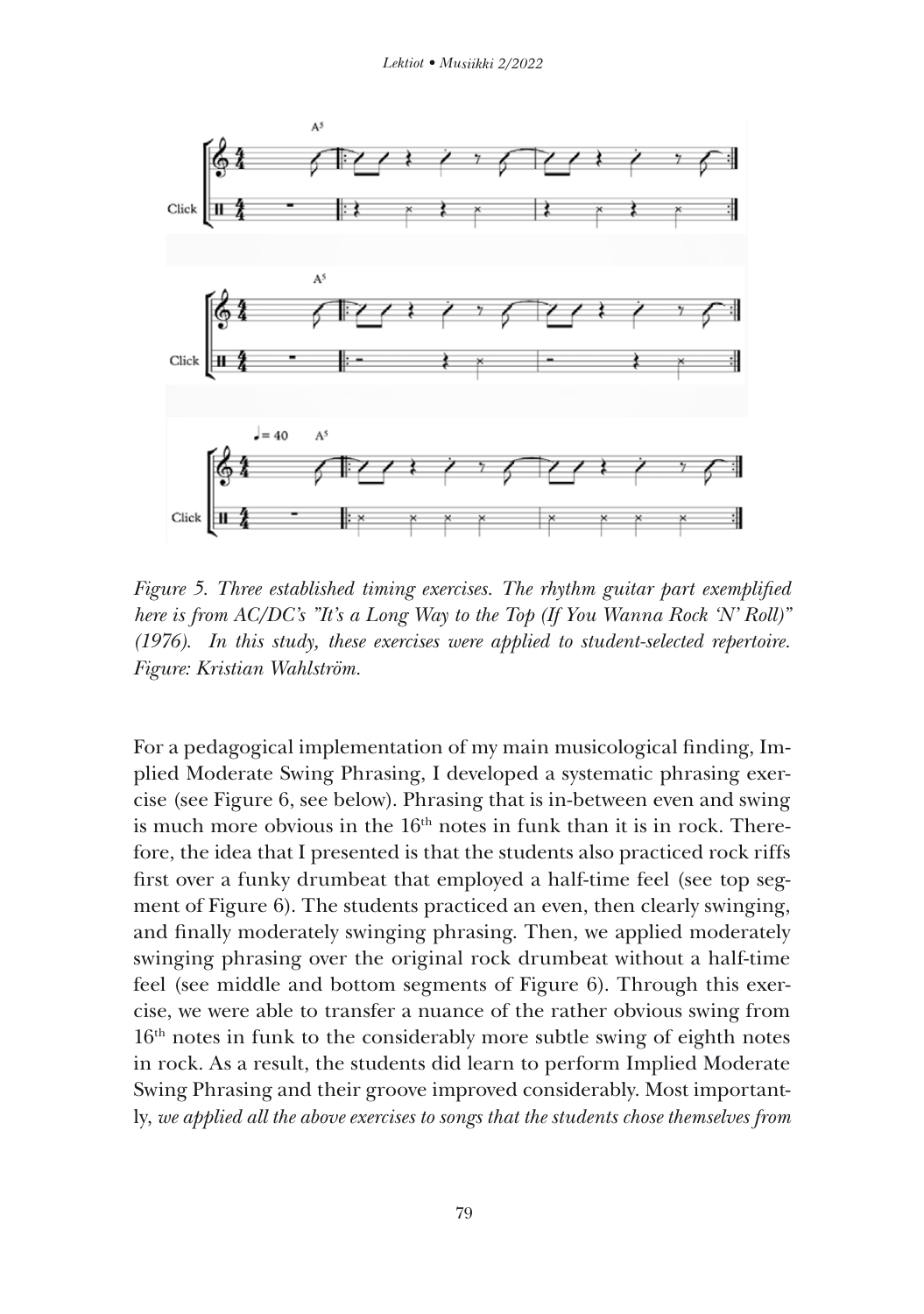*their favorite music*, in addition to the introductory examples of AC/DC that I first gave them.



#### EXERCISE FOR IMPORTING IMPLIED MODERATE SWING PHRASING FROM FUNK TO HARD ROCK:

*Figure 6. Exercise for Implied Moderate Swing Phrasing. Here, the exemplified guitar riff is AC/DC's "Hell Ain't a Bad Place to Be" (1977; 1978). This practice was developed in this study, and essentially applied to student-selected repertoire. Figure: Kristian Wahlström.* 

Overall, the learning results in this pedagogical study were consistently of a high musical standard, as the students agreed when we watched the video-documented materials at the end of the semester. This study showed that the research participants' skills, for example in groove, developed considerably through challenging work, and at the same time the music that they practiced felt personally meaningful. One of the students expressed this when he heard his playing from a video-documented guitar lesson: *"It does sound like me. Only it's more accurate".* This comment could be rephrased as the student becoming "the 'best' version of themselves",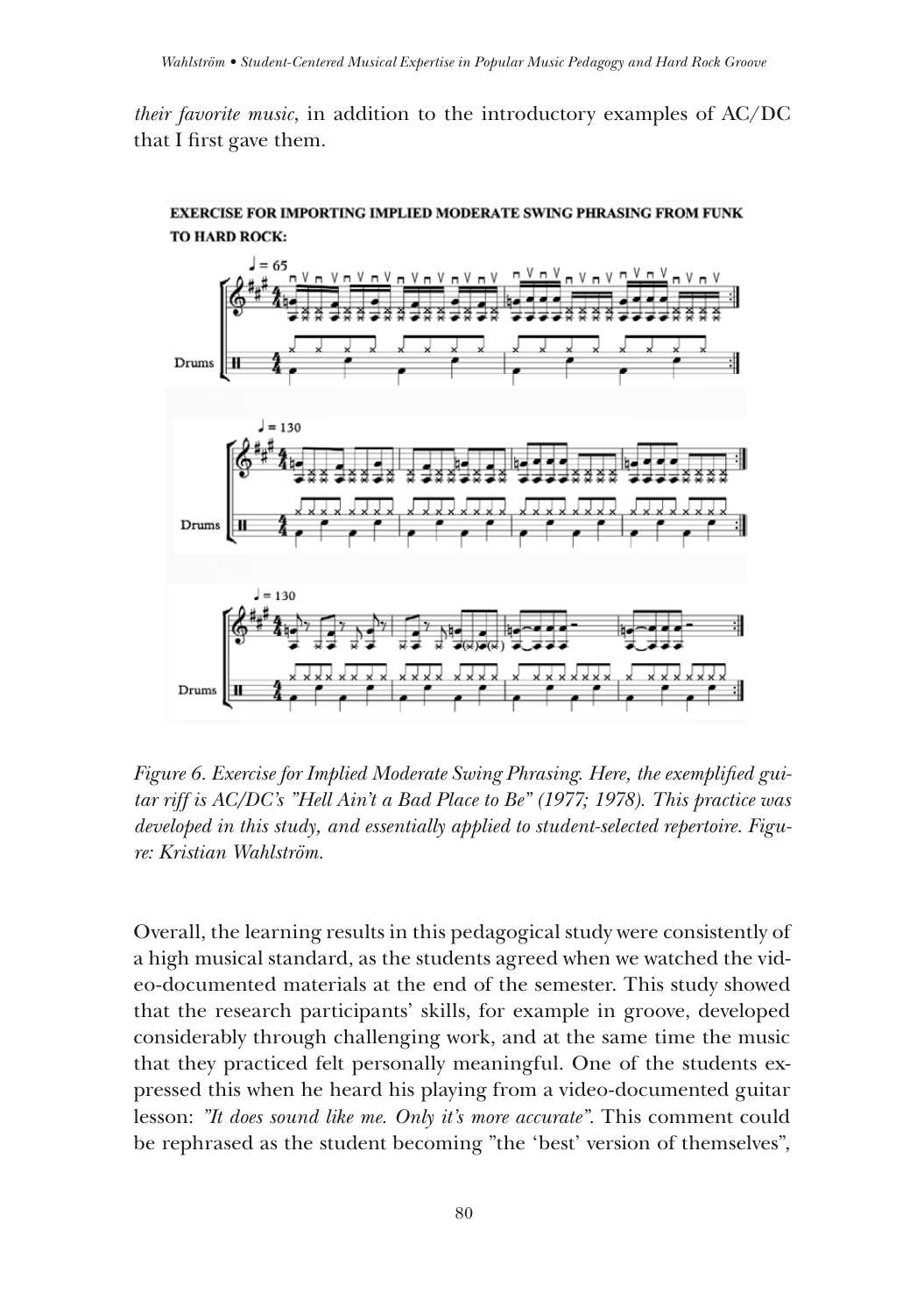which music educationalist Marissa Silverman (2020, 31) discusses as she explores music education that sets *eudaimonia,* human flourishing in Aristotelian ethics, as its primary pedagogical aim. Eudaimonia has been further developed in music education by honored opponent, Professor Gareth Dylan Smith (e.g., Smith & Silverman 2020). Thus, this approach *both* promoted musically ambitious learning outcomes *and* supported the students' good relationships with music – *not one or the other.* Music education cannot only rely on accomplished individuals, what is needed are pedagogical models that can be repeated. To that end, the Student-Centered Musical Expertise design offers a readily applicable tool for popular music instrumental education. The results of this study suggest that *a pedagogue's highly advanced musical knowledge does not necessarily impel an authoritarian, teacher-directed pedagogy.* This perspective is fundamentally different from much of advanced education where highly specialized expert knowledge has typically been combined with an educator imparting it as such. This is where I suggest that popular music education could be developed. Therefore, with this study I aim to contribute to dismantling the dichotomy between the master-apprentice tradition and student-centered learning, and instead I intend to offer a model for music education that is at the same time musically exacting and promotes personal integrity.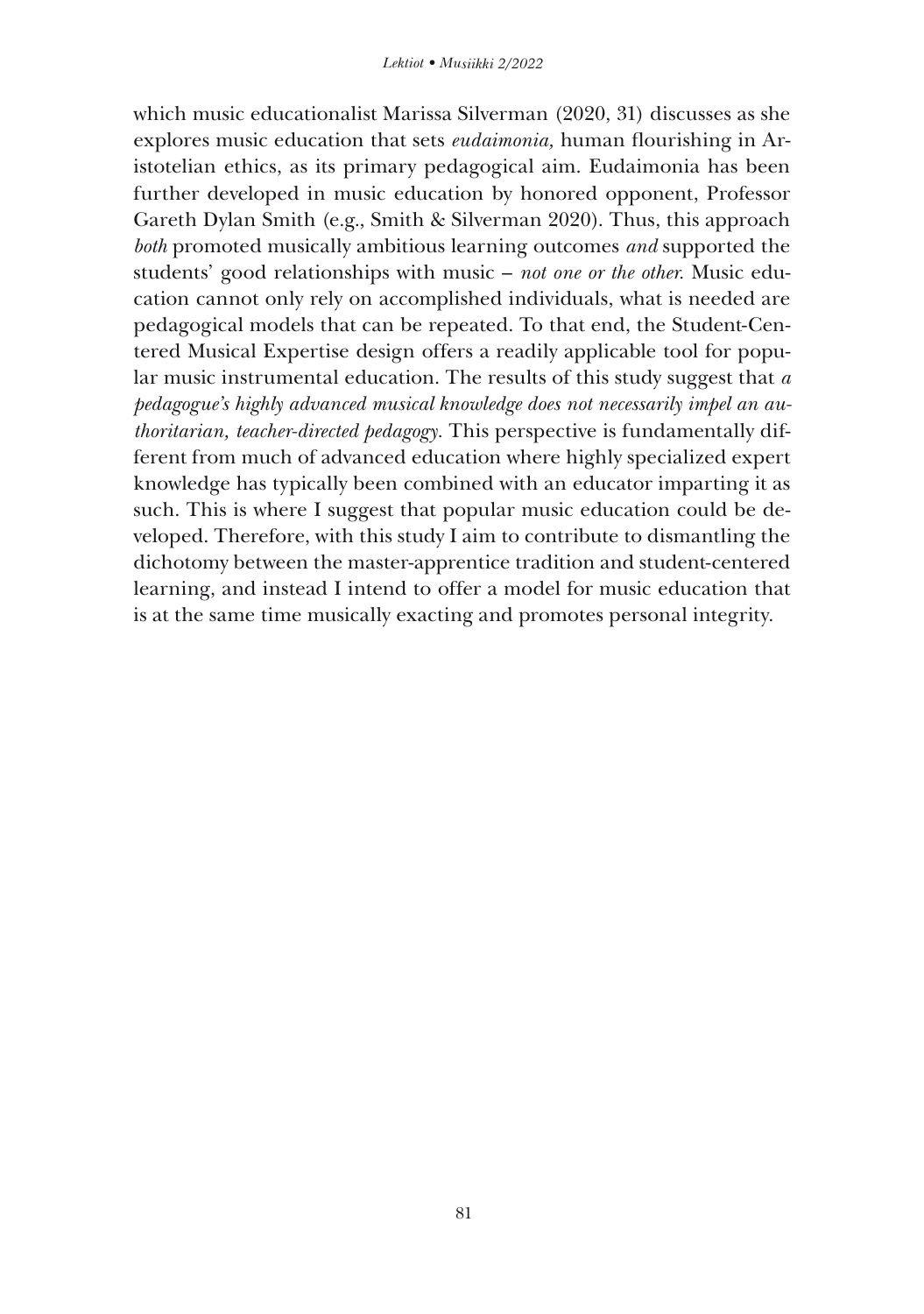#### *References*

## *Bibliography*

Benadon, Fernando. 2006. "Slicing the Beat: Jazz Eighth-Notes as Expressive Microrhythm". *Ethnomusicology* 50 (1): 73–98.

Butterfield, Matthew W. 2010. "Participatory Discrepancies and the Perception of Beats in Jazz". *Music Perception* 27 (3): 157–175.

Danielsen, Anne. 2006. *Presence and Pleasure. The Funk Grooves of James Brown and Parliament.* Wesleyan University Press.

Deci, Edward L. 1975. *Intrinsic Motivation*. New York: Plenum Press. Springer US.

Elliott, David J. 1995. *Music Matters. A New Philosophy of Music Education.* New York & Oxford: Oxford University Press.

Elliott, David J. and Marissa Silverman. 2015. *Music Matters. A Philosophy of Music Education.* Second Edition. New York & Oxford: Oxford University Press.

European University Association (EUA). 2019. Gover Anna, Tia Loukkola, and Helene Peterbauer. *Student-Centered Learning: Approaches to Quality Assurance.* EUA. Accessed 12 February 2022. [https://eua.eu/downloads/publications/student-centred%20learn](https://eua.eu/downloads/publications/student-centred%20learning_approaches%20to%20quality%20assurance%20report.pdf)[ing\\_approaches%20to%20quality%20assurance%20report.pdf](https://eua.eu/downloads/publications/student-centred%20learning_approaches%20to%20quality%20assurance%20report.pdf)

Gordon, Edwin E. 1985. "Research Studies in Audiation: I". *Bulletin of the Council for Research in Music Education* 84: 34–50.

Green, Lucy. 2002. *How Popular Musicians Learn. A Way Ahead for Music Education.* Farnham: Ashgate.

Green, Lucy. 2008. *Music, Informal Learning and the School: A New Classroom Pedagogy.*  Farnham: Ashgate.

Hoidn, Sabine. 2017. *Student-Centered Learning Environments in Higher Education Classrooms.* New York: Palgrave Macmillan.

Kurkela, Kari. 1993. *Mielen maisemat ja musiikki: Musiikin esittämisen ja luovan asenteen psykodynamiikka* [The Landscapes of the Mind and Music: On Musical Performance and the Psychodynamics of a Creative Position]. Helsinki: Sibelius Academy.

Madison, Guy. 2006. "Experiencing Groove Induced by Music: Consistency and Phenomenology". *Music Perception* 24 (2): 201–208.

Silverman, Marissa. 2020. "The Full House: A Case Study in Eudaimonia for Music Learning". In *Eudaimonia. Perspectives for Music Learning*, eds. Gareth Dylan Smith and Marissa Silverman, 30–43. New York and London: Routledge.

Smith, Gareth Dylan and Marissa Silverman. 2020. "Eudaimonia: Flourishing through Music Learning". In *Eudaimonia. Perspectives for Music Learning*, eds. Gareth Dylan Smith and Marissa Silverman, 1–13. New York and London: Routledge.